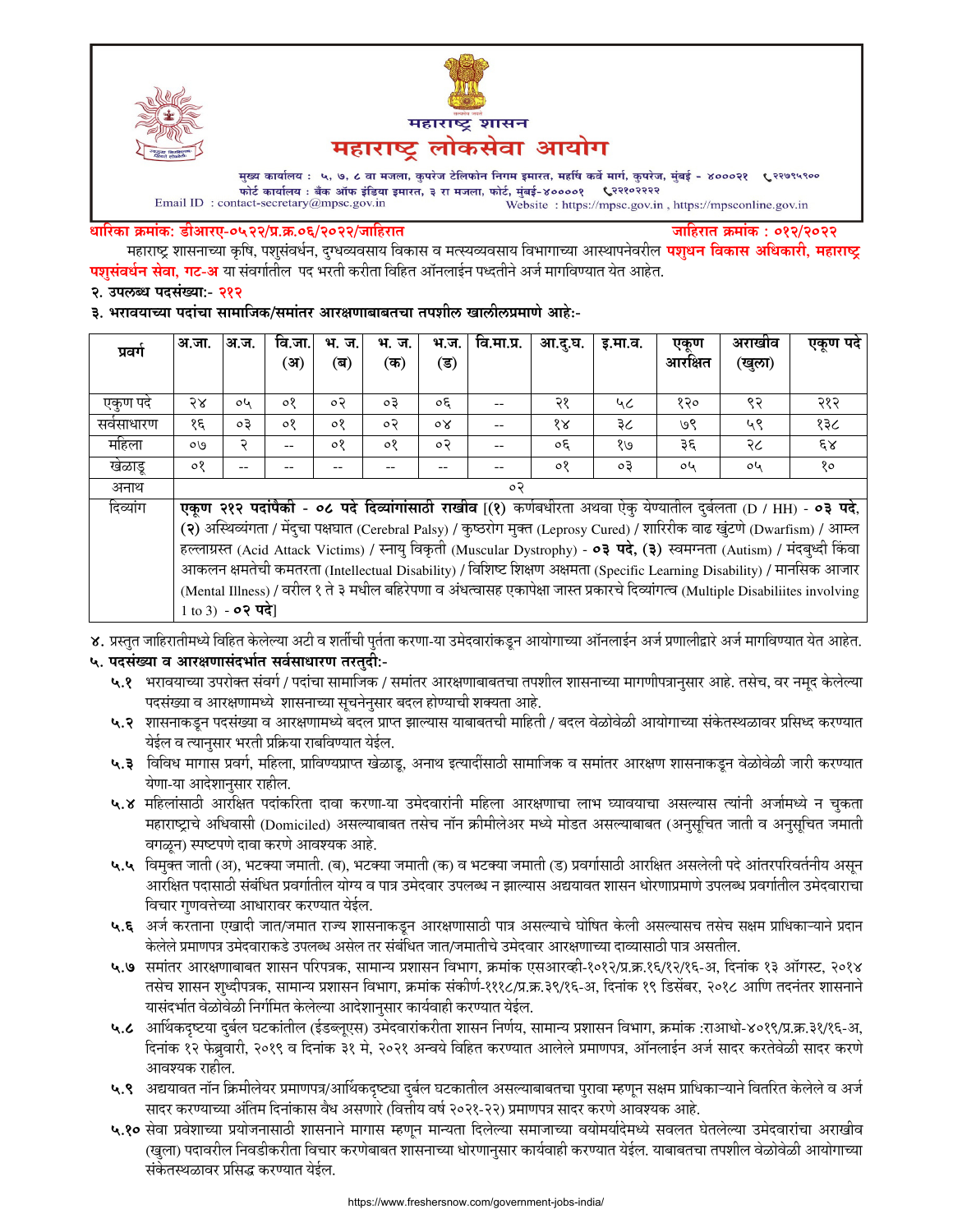- ५.११ अराखीव (खुला) उमेदवारांकरीता विहित केलेल्या वयोमर्यादा तसेच इतर पात्रता विषयक निकषासंदर्भातील अटींची पुर्तता करणा-या सर्व उमेदवारांचा (मागासवर्गीय उमेदवारांसह) अराखीव (खुला) सर्वसाधारण पदावरील शिफारशीकरीता विचार होत असल्याने, सर्व आरक्षित प्रवर्गातील उमेदवारांनी त्यांच्या प्रवर्गासाठी पद आरक्षित/उपलब्ध नसले तरी, अर्जामध्ये त्यांच्या मूळ प्रवर्गासंदर्भातील माहिती अचूकपणे नमूद करणे बंधनकारक आहे.
- ५.१२ कोणत्याही प्रकारच्या आरक्षणाचा लाभ हा केवळ महाराष्ट्राचे सर्वसाधारण रहिवासी असणाऱ्या उमेदवारांना अनुज्ञेय आहे. सर्वसाधारण रहिवासी या संज्ञेला भारतीय लोकप्रतिनिधत्व कायदा १९५० च्या कलम २० अनुसार जो अर्थ आहे तोच अर्थ असेल.
- ५.१३ कोणत्याही प्रकारच्या आरक्षणाचा (सामाजिक अथवा समांतर) अथवा सोयी सवलतींचा दावा करणा-या उमेदवाराकडे संबंधित कायदा / नियम / आदेशानुसार विहित नमुन्यातील प्रस्तुत जाहिरातीस अनुसरुन अर्ज स्वीकारण्यासाठी विहित केलेल्या दिनांकापूर्वीचे वैध प्रमाणपत्र उपलब्ध असणे अनिवार्य आहे.
- ५.१४ सामाजिक व समांतर आरक्षणासंदर्भात विविध न्यायालयामध्ये दाखल न्यायप्रविष्ट प्रकरणी अंतिम निर्णयाच्या अधीन राहून पदभरतीची कार्यवाही करण्यात येईल.
- ५.१५ खेळाडू आरक्षण :-
	- ५.१५.१ शासन निर्णय, शालेय शिक्षण व क्रीडा विभाग, क्रमांक: राक्रीधो-२००२/प्र.क्र.६८/क्रीयुसे-२, दिनांक १ जुलै, २०१६, तसेच शासन शुध्दीपत्रक, शालेय शिक्षण व क्रीडा विभाग, क्रमांक:राक्रीधो-२००२/प्र.क.६८/क्रीयुसे-२, दिनांक १८ ऑगस्ट, २०१६, शुध्दीपत्रक क्रमांक:राक्रीधो-२००२/प्र.क्र.६८/क्रीयुसे-२, दिनांक ११ मार्च, २०१९ व शासन शुद्धिपत्रक, शालेय शिक्षण व क्रीडा विभाग, क्रमांक : राक्रीधो-२००२/प्र.क्र.६८/क्रीयुसे-२, दिनांक २४ ऑक्टोबर, २०१९ आणि तदनंतर शासनाने यासंदर्भात वेळोवेळी निर्गमित केलेल्या आदेशानुसार प्राविण्य प्राप्त खेळाडू आरक्षणासंदर्भात तसेच वयोमर्यादेतील सवलतीसंदर्भात कार्यवाही करण्यात येईल.
	- ५.१५.२ प्राविण्य प्राप्त खेळाडू व्यक्तींसाठी असलेल्या आरक्षणाचा दावा करणा-या उमेदवारांच्या बाबतीत क्रीडा विषयक विहित अर्हता धारण करीत असल्याबाबत सक्षम प्राधिका-याने प्रमाणित केलेले पात्र खेळाचे प्राविण्य प्रमाणपत्र पूर्व परीक्षेस अर्ज सादर करण्याच्या अंतिम दिनांकाचे किंवा तत्पूर्वीचे असणे बंधनकारक आहे.
	- ५.१५.३ खेळाचे प्राविण्य प्रमाणपत्र योग्य दर्जाचे असल्याबाबत तसेच तो खेळाडू उमेदवार खेळाडूसाठी आरक्षित पदावरील निवडीकरीता पात्र ठरतो, याविषयीच्या पडताळणीकरीता त्यांचे प्राविण्य प्रमाणपत्र संबंधित विभागीय उपसंचालक कार्यालयाकडे पूर्व परीक्षेस अर्ज सादर करण्याच्या दिनांकापूर्वीच सादर केलेले असणे बंधनकारक आहे. अन्यथा प्राविण्य प्राप्त खेळाडूसाठी आरक्षणाकरीता पात्र समजण्यात येणार नाही.
	- ५.१५.४ कागदपत्रे पडताळणी/मुलाखतीच्यावेळी खेळाडू उमेदवारांनी विहित अर्हता धारण करीत असल्याबाबत सक्षम प्राधिका-याने प्रमाणित केलेले प्राविण्य प्रमाणपत्र तसेच त्यांचे प्राविण्य प्रमाणपत्र योग्य असल्याबाबत तसेच खेळाडू कोणत्या संवर्गातील खेळाडूसाठी आरक्षित पदावरील निवडीकरीता पात्र ठरतो, याविषयीचा सक्षम प्राधिका-याने प्रदान केलेले प्राविण्य प्रमाणपत्र पडताळणीबाबतचा अहवाल सादर केला तरच उमेदवारांचा संबंधित संवर्गातील खेळाडूसाठी आरक्षित पदावर शिफारशी/नियुक्तीकरीता विचार करण्यात येईल.
	- ५.१५.५ एकापेक्षा जास्त खेळांची प्राविण्य प्रमाणपत्रे असणा-या खेळाडू उमेदवाराने एकाच वेळेस सर्व खेळांची प्राविण्य प्रमाणपत्रे प्रमाणित करण्याकरीता संबंधित उपसंचालक कार्यालयाकडे सादर करणे बंधनकारक आहे.
- ५.१६ दिव्यांग आरक्षण:-
	- ५.१६.१ दिव्यांग व्यक्ती हक्क अधिनियम २०१६ च्या आधारे शासन निर्णय सामान्य प्रशासन विभाग, क्रमांक दिव्यांग २०१८/प्र.क्र.११४/१६ अ, दिनांक २९ मे, २०१९ तसेच यासंदर्भात शासनाकडून वेळोवेळी जारी करण्यात आलेल्या आदेशानुसार दिव्यांग व्यक्तींच्या आरक्षणासंदर्भात कार्यवाही करण्यात येईल.
	- ५.१६.२ शासन निर्णय, कृषि, पशुसंवर्धन, दुग्धव्यवसाय विकास व मत्स्यव्यवसाय विभाग क्रमांक: पसंप्र-२०११/प्र.क्र.२३२/पदुम-१, दिनांक १८ फेब्रुवारी, २०२१ अन्वये खालील दिव्यांग प्रवर्गातील व्यक्ती / उमेदवार सदर पदाकरीता अर्ज करण्यास पात्र आहेत:-

(1) Deaf, Hard Hearing, (2) One Arm, Both Arms, One Leg, One Arm One Leg, Dwarfism, Acid Attack Victim, (3) Autism Spectrum Disorder (M), Special Learning Disability, Mental Illness, (4) Multiple Disabilities involving (1) to (3)

- ५.१६.३ दिव्यांग व्यक्तींसाठी असलेली पदे भरावयाच्या एकूण पदसंख्येपैकी असतील.
- ५.१६.४ दिव्यांग व्यक्तींची संबंधित संवर्ग/पदाकरीता पात्रता शासनाकडून वेळोवेळी निर्गमित केलेल्या आदेशानुसार राहील.
- ५.१६.५ दिव्यांग व्यक्तींसाठी आरक्षित पदांवर शिफारस करताना उमेदवार कोणत्या सामाजिक प्रवर्गातील आहे, याचा विचार न करता दिव्यांग गुणवत्ता क्रमांकानुसार त्यांची शिफारस करण्यात येईल.
- ५.१६.६ संबंधित दिव्यांगत्वाच्या प्रकारचे किमान ४०% दिव्यांगत्वाचे प्रमाणपत्र धारक उमेदवार / व्यक्ती आरक्षण तसेच नियमानुसार अनुज्ञेय सोयी / सवलतीसाठी पात्र असतील.
- ५.१६.७ लक्षणीय दिव्यांगत्व असलेले उमेदवार / व्यक्ती खालील सवलतींच्या दाव्यास पात्र असतील:-

(१) दिव्यांगत्वाचे प्रमाण किमान ४०% अथवा त्यापेक्षा जास्त असल्यास तसेच पद लक्षणीय दिव्यांग व्यक्तींसाठी आरक्षित असल्यास नियमानुसार अनुज्ञेय आरक्षण व इतर सोयी सवलती.

(२) दिव्यांगत्याचे प्रमाण किमान ४०% अथवा त्यापेक्षा जास्त असल्यास तसेच पद संबंधित दिव्यांग प्रकारासाठी सुनिश्चित केले असल्यास नियमानुसार अनुज्ञेय सायी सवलती

- ५.१६.८ लक्षणीय दिव्यांग व्यक्तींसाठी असलेल्या वयोमर्यादेचा अथवा इतर कोणत्याही प्रकारचा फायदा घेऊ इच्छिणा-या उमेदवारांनी शासन निर्णय, सार्वजनिक आरोग्य विभाग, क्रमांक अप्रकि-२०१८/प्र.क्र.४६/आरोग्य-६, दिनांक १४ सप्टेंबर, २०१८ मधील आदेशानुसार केंद्र शासनाच्या www.swavlambancard.gov.in अथवा SADM या संगणकीय प्रणालीदवारे वितरित करण्यात आलेले नवीन नमन्यातील दिव्यांगत्वाचे प्रमाणपत्र सादर करणे अनिवार्य आहे.
- ५.१६.९ लक्षणीय दिव्यांगत्व असणा-या उमेदवारांना अर्जामध्ये नमूद केलेला दिव्यांगत्वाचा प्रकार / उप प्रकार बदलणे अनुज्ञेय नाही.

५.१७ अनाथ आरक्षण :-

- ५.१७.१ अनाथ व्यक्तींचे आरक्षण शासन निर्णय, महिला व बालविकास विभाग, क्रमांक: अनाथ-२०१८/प्र.क्र.१८२/का-०३, दिनांक २३ ऑगस्ट, २०२१ तसेच यासंदर्भात शासनाकडून वेळोवेळी जारी करण्यात येणा-या आदेशानुसार राहील.
- ५.१७.२ अनाथांसाठी आरक्षित पदावर गुणवत्तेनुसार निवड झालेल्या उमेदवारांचा समावेश उमेदवार ज्या सामाजिक प्रवर्गाचा आहे; त्या प्रवर्गातून करण्यात येईल.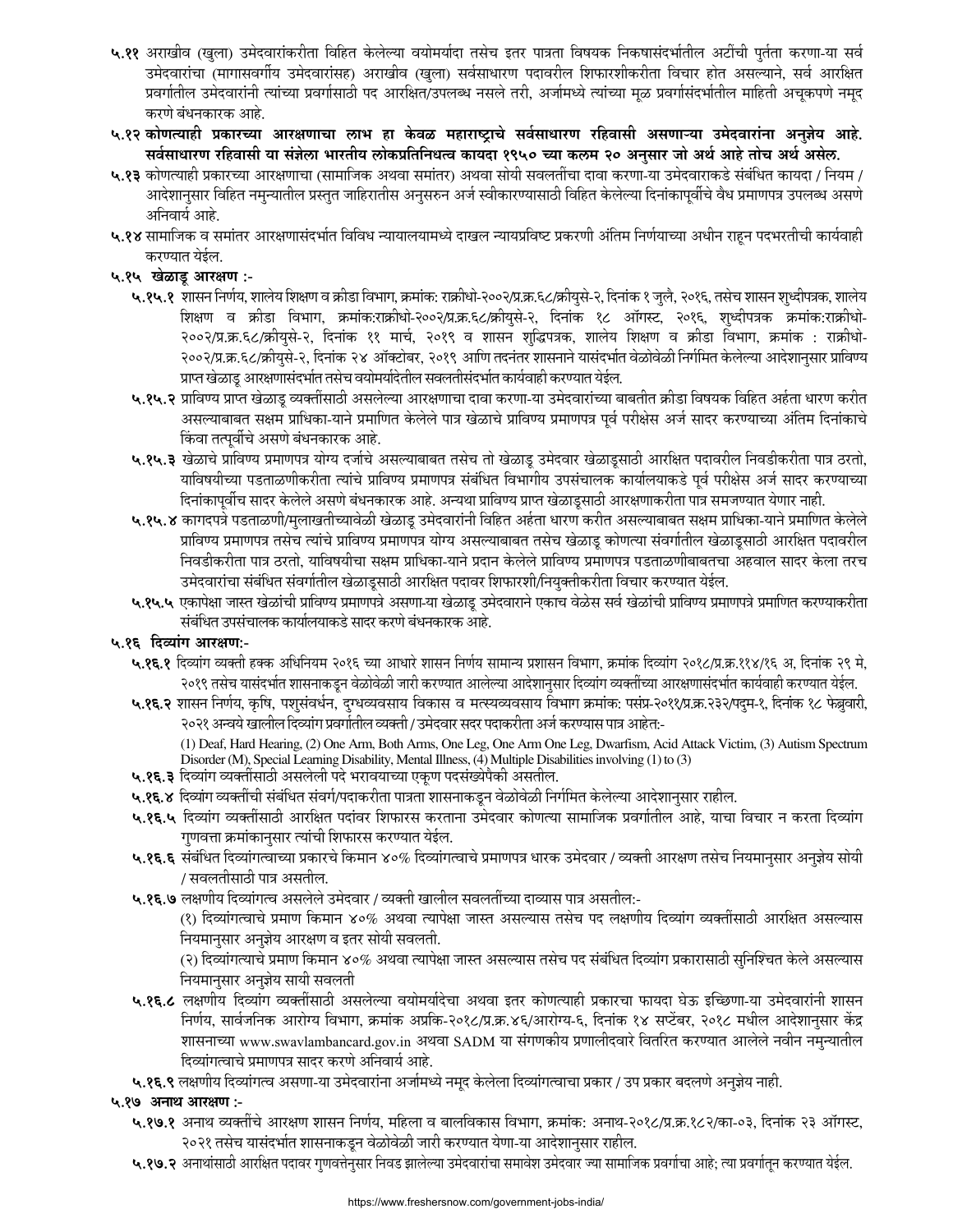५.१७.३ प्रस्तुत पदासाठी अर्जाद्वारे अनाथ आरक्षणाचा दावा केलेल्या उमेदवारांनी त्यांचेकडे सद्यस्थितीत उपलब्ध असलेले प्रमाणपत्र सादर करणे अनिवार्य आहे. तसेच दिनांक २३ ऑगस्ट, २०२१ रोजीच्या शासन निर्णयाद्वारे विहित करण्यात आलेल्या कार्यपद्धतीनुसार सुधारित नमुन्यातील अनाथ प्रमाणपत्र व महाराष्ट्र राज्याचे अधिवास प्रमाणपत्र आयोगाकडून निश्चित करण्यात येणाऱ्या विहित कालावधीत सादर करणे आवश्यक राहील. अन्यथा अनाथ आरक्षणाचा दावा विचारात घेतला जाणार नाही.

## ६. वेतनश्रेणी :-

स्तर एस-२० रुपये ५६,१००/- ते रुपये १,७७,५००/- अधिक नियमानुसार अनुज्ञेय भत्ते.

#### **७. पात्रता :-**

#### ७.१ भारतीय नागरिकत्व

#### ७.२ वयोमर्यादा :-

| वयामयादा       | किमान      | कमाल वय |            |        |                          |                                      |               |         |  |
|----------------|------------|---------|------------|--------|--------------------------|--------------------------------------|---------------|---------|--|
| गणण्याचा       | अमागास /   | अराखीव  | मागासवगीय/ |        | प्राविण्य प्राप्त खेळाडू | माजी सैनिक, आणिबाणी व                | दिव्यांग      |         |  |
| दिनांक         | मागासवगीय/ | (खुला)  | आ.दू.घ./   |        |                          | अल्पसेवा राजदिष्ट अधिकारी            |               | उमेदवार |  |
|                | आ. दू. घ.  |         | अनाथ       | अराखीव | मागासवगीय/               | अराखांव                              | मागासवगीय/    |         |  |
|                |            |         |            | (खुला) | आ.दु.घ./ अनाथ            | (खुला)                               | आ.दु.घ./ अनाथ |         |  |
| १ जून,<br>२०२२ | १८         | ३८      | ४३         | $x_3$  | ४३                       | सैनिकी सेवेचा कालावधी अधिक<br>३ वर्ष |               | ४५      |  |

**७.२.१** महाराष्ट्र शासनाच्या कर्मचा-यांना उच्च वयोमयोदा लागू नाही.

७.२.२ मागासवर्गीय उमेदवार, दिव्यांग आणि खेळाडू यांना असलेली वयोमर्यादेतील शिथिलतेची सवलत यापैकी कोणतेही अधिकत्तम असलेली एकच सवलत देय राहील.

७.२.३ असाधारण शैक्षणिक अर्हता किंवा अनुभव किंवा दोन्ही धारण करणाऱ्या उमेदवारांच्या बाबतीत उच्च वयोमर्यादा शिथिलक्षम राहील. परंतु, आयोगाच्या कार्यनियमावलीतील तरतुदीनुसार जेव्हा मुलाखतीसाठी पुरेसे उमेदवार प्राप्त होत नसतील, तेव्हाच सदर तरतुद विचारात घेतला जाईल.

- ७.२.४ अशा प्रत्येक प्रकरणी उपलब्ध उमेदवारांच्या उच्चतम शैक्षणिक अर्हतेच्या दोन स्तर उच्च शैक्षणिक अर्हताप्राप्त उमेदवारच वयोमर्यादेत सवलतीकरीता विचारात घेतले जातील.
- ७.२.५ अनुभवाच्या संदर्भात ज्या पदावरील किमान अनुभव मागितला असेल त्यापेक्षा वरिष्ठ पदावरील अनुभव वयोमर्यादा शिथिल करण्याकरीता विचारात घेतला जाईल.

७.२.६ शासन निर्णय, सामान्य प्रशासन विभाग, क्रमांक एसआरव्ही-२०२१/प्र.क्र.६१/कार्या-१२, दिनांक १७ डिसेंबर, २०२१ अनुसार दिनांक १ मार्च, २०२० ते दिनांक १७ डिसेंबर, २०२१ या कालावधीत वयाधिक ठरणारे उमेदवार अर्ज करण्यास पात्र असतील.

### ८. शैक्षणिक अर्हता:-

**८.१ शैक्षणिक अर्हता:**- पशुवैद्यकशास्त्र किंवा पशुवैद्यकशास्त्र व पशुसंवर्धन यामधील पदवी

# ८.२ शैक्षणिक अर्हता गणना करण्याचा दिनांक:-

- ८.२.१ प्रस्तुत जाहिरातीस अनुसरुन अर्ज सादर करण्यासाठी विहित केलेल्या अंतिम दिनांकास संबंधित शैक्षणिक अर्हता धारण करणे आवश्यक आहे.
- ८.२.२ राज्य पशुवैद्यक परिषद / भारतीय पशुवैद्यक परिषद कायदा, १९८४ नुसार नोंदणी असणे आवश्यक असून नोंदणी क्रमांक अर्जामध्ये नमूद करणे अनिवार्य आहे.

**९. कर्तव्ये व जबाबदा-या**:- प्रस्तुत पदाच्या कर्तव्ये व जबाबदा-या याबाबतचा तपशील आयोगाच्या <u>https://mpsc.gov.in</u> या संकेतस्थळावर उपलब्ध आहे.

# १०. निवडप्रकिया:-

- १०.१ प्रस्तुत जाहिरातीमध्ये नमूद केलेली शैक्षणिक अर्हता, अनुभव इत्यादी अर्हता किमान असून, किमान अर्हता धारण केली म्हणून उमेदवार मुलाखतीस बोलाविण्याकरिता पात्र असणार नाही.
- १०.२ जाहिरातीस अनुसरून प्राप्त अर्जाची संख्या आयोगाच्या कार्यनियमावलीतील तरतुदीनुसार वाजवी प्रमाणापेक्षा जास्त असेल आणि अर्ज सादर केलेल्या सर्व पात्र उमेदवारांच्या मुलाखती घेणे सोयीस्कर नसल्यास मुलाखतीसाठी उमेदवारांची संख्या मर्यादित करण्याच्या दृष्टीने जाहिरातीमध्ये नमूद शैक्षणिक अर्हता आणि/अथवा अनुभव यापेक्षा अधिक शैक्षणिक अर्हता/अनुभव किंवा अन्य योग्य निकष यांच्या आधारे अथवा चाळणी परीक्षेद्वारे मुलाखतीस पात्र उमेदवारांची संख्या मर्यादित करण्यात येईल.
- १०.३ चाळणी परीक्षा घेण्याचे निश्चित झाल्यास, अर्हता आणि / अथवा अनुभव शिथिल केला जाणार नाही.
- १०.४ चाळणी परिक्षेचा अभ्यासक्रम, परीक्षेचे माध्यम व इतर बाबी (लागू असल्यास) आयोगाच्या संकेतस्थळावर प्रसिध्द करण्यात येतील.
- १०.५ चाळणी परीक्षा घेतल्यास चाळणी परीक्षेचे गुण व मुलाखतीचे गुण एकत्रितरित्या विचारात घेऊन तर चाळणी परीक्षा न झाल्यास केवळ मुलाखतीच्या गुणांच्या आधारे उमेदवाराची शिफारस करण्यात येईल.
- १०.६ मुलाखतीमध्ये किमान ४१% व त्यापेक्षा जास्त गुण मिळविणाऱ्या उमेदवारांचाच शिफारशीसाठी विचार केला जाईल.
- १०.७ सेवा भरतीची संपूर्ण निवड प्रक्रिया पशुधन विकास अधिकारी (सेवाप्रवेश नियम) १९८८ अथवा तद्नंतर शासनाकडून वेळोवेळी करण्यात येणा-या सुधारणा तसेच आयोगाकडून वेळोवेळी सुधारण्यात येणा-या कार्यानयमावलीतील तरतुदीनुसार राबविण्यात येईल.

### ११. अर्ज करण्याची पध्दत :-

# ११.१ अर्ज सादर करण्याचे टप्पे :-

- ११.१.१ आयोगाच्या ऑनलाईन अर्ज प्रणालीवर यापुर्वी विहित पध्दतीने नोंदणी केली नसल्यास नोंदणी करुन खाते (Profile) तयार करणे.
- ११.१.२ खाते तयार केलेले असल्यास व ते अदययावत करण्याची आवश्यकता असल्यास अद्ययावत करणे.
- ११.१.३ विहित कालावधीत तसेच विहित पध्दतीने आवश्यक कागदपत्रे अपलोड करून अर्ज सादर करणे.
- ११.१.४ परीक्षा शुल्काचा भरणा विहित पध्दतीने करणे.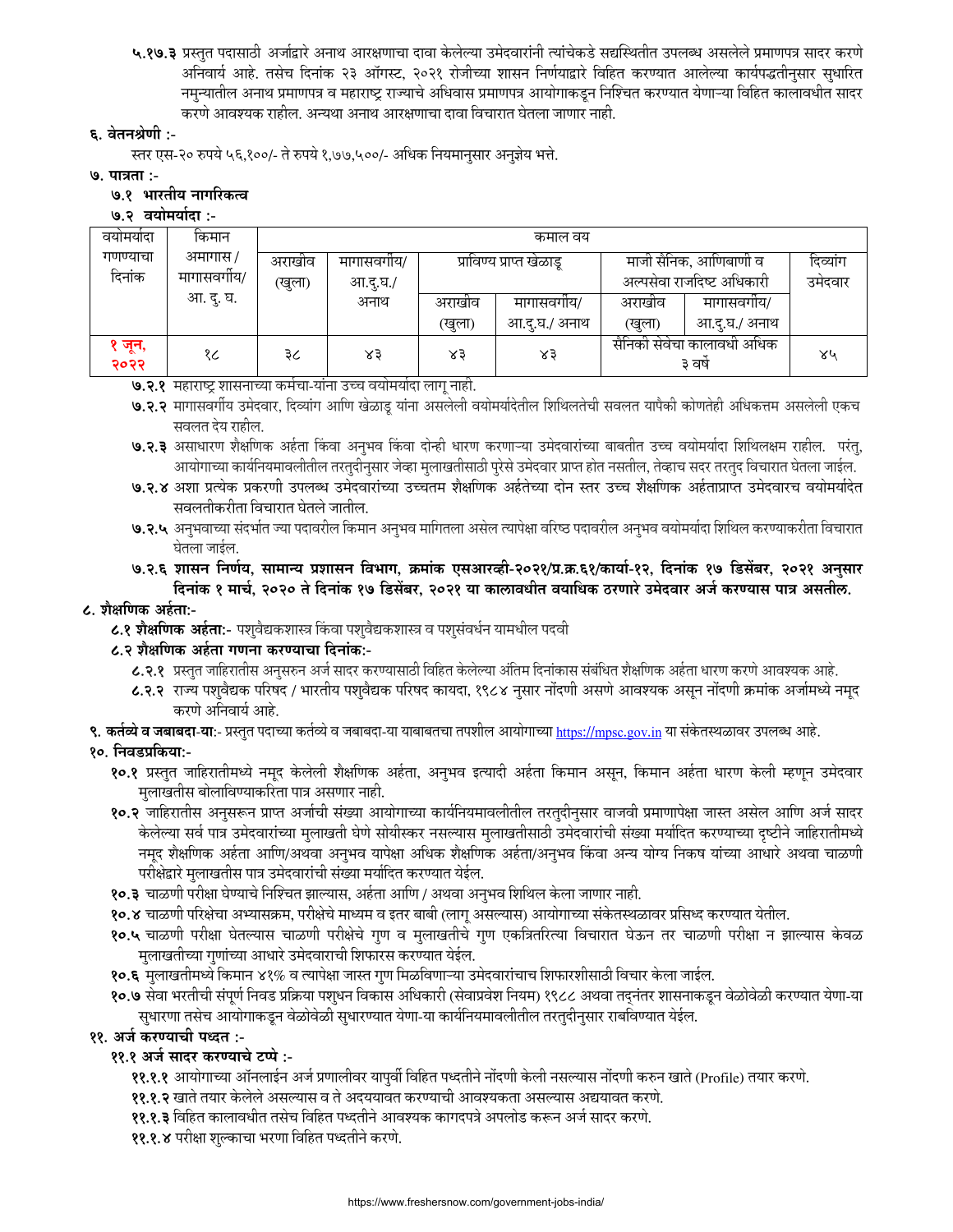## ११.२ विहित प्रमाणपत्र/कागदपत्रे अपलोड करणे.

**११.२.१** प्रोफाईलद्वारे केलेल्या विविध दाव्यांच्या अनुषंगाने उमेदवाराची पात्रता अजमावल्यानंतर (Check eligibility) उमेदवार जाहिरातीनुसार पात्र ठरत असल्यास अर्ज सादर करताना खालील कागदपत्रे/प्रमाणपत्रे (लागु असलेली) अपलोड करावी लागतील:-

| अ. क्र.              | प्रमाणपत्र/कागदपत्र                                                                                    | फाईल       | किमान फाईल | कमाल फाईल |
|----------------------|--------------------------------------------------------------------------------------------------------|------------|------------|-----------|
|                      |                                                                                                        | फॉर्मेट    | साईज (KB)  | साईज (KB) |
| १                    | अर्जातील नावाचा पुरावा (एस.एस.सी. अथवा तत्सम शैक्षणिक अर्हता)                                          | <b>PDF</b> | 40         | 400       |
| २                    | वयाचा पुरावा                                                                                           | <b>PDF</b> | 40         | 400       |
| ३                    | शैक्षणिक अर्हता इत्यादीचा पुरावा                                                                       | <b>PDF</b> | 40         | 400       |
| Χ                    | सामाजिकदृष्टया मागासवर्गीय असल्याबाबतचा पुरावा                                                         | <b>PDF</b> | 40         | 400       |
| ५                    | आर्थिकदृष्टया दुर्बल घटकातील असल्याबाबतचा पुरावा                                                       | <b>PDF</b> | 40         | 400       |
| $\epsilon$           | अद्ययावत नॉन-क्रिमीलेयर प्रमाणपत्र                                                                     | <b>PDF</b> | 40         | 400       |
| ٯا                   | पात्र दिव्यांग व्यक्ती असल्याचा पुरावा                                                                 | <b>PDF</b> | 40         | 400       |
| ८                    | पात्र माजी सैनिक असल्याचा पुरावा                                                                       | <b>PDF</b> | 40         | 400       |
| ९                    | अनाथ आरक्षणाकरीता पात्र असल्याचा पुरावा                                                                | <b>PDF</b> | 40         | 400       |
| १०                   | खेळाडू आरक्षणाकरीता पात्र असल्याचा पुरावा                                                              | <b>PDF</b> | 40         | 400       |
| ११                   | अराखीव माहिला, खेळाडू, दिव्यांग, माजी सैनिक आरक्षणाचा दावा असल्यास अधिवास<br>प्रमाणपत्र                | <b>PDF</b> | ५०         | 400       |
| १२                   | एस.एस.सी. नावात बदल झाल्याचा पुरावा                                                                    | <b>PDF</b> | 40         | 400       |
| १३                   | मराठी भाषेचे ज्ञान असल्याचा पुरावा                                                                     | <b>PDF</b> | 40         | 400       |
| $\delta \mathcal{R}$ | लहान कुटुंबाचे प्रतिज्ञापन                                                                             | <b>PDF</b> | 40         | 400       |
| १६                   | राज्य शासकीय कर्मचारी यांच्याकरीता वयोमर्यादेतील सवलतीचा दावा असल्यास सादर<br>करावयाचे प्रमाणपत्र      | <b>PDF</b> | 40         | 400       |
| १७                   | राज्य पशुवैद्यक परिषद / भारतीय पशुवैद्यक परिषद कायदा, १९८४ नुसार नोंदणी<br>केलेल्या प्रमाणपत्राची प्रत | <b>PDF</b> | 40         | 400       |

- ११.२.२ उपरोक्त प्रमाणपत्र/कागदपत्रे आयोगाच्या संकेतस्थळावरील 'उमेदवारांना सर्वसाधारण सूचना' प्रकरण क्रमांक चार मध्ये नमूद केल्याप्रमाणे असणे अनिवार्य आहे.
- ११.२.३ संबंधित जाहिरातीस अनुसरुन विहित निकष/पात्रता तसेच प्रोफाईलमधील दाव्यांच्या अनुषंगाने प्रमाणपत्रे/कागदपत्रे अपलोड करावी लागतील. प्रोफाईलमधील विविध दाव्यांच्या अनुषंगाने अपलोड करावयाची संबधित कागदपत्रे प्रणालीद्वारे अर्ज सादर करताना प्रदर्शित होतील.
- ११.२.४ पात्रतेसंदर्भातील विविध दाव्यांच्या अनुषंगाने प्रमाणपत्रे/कागदपत्रे अपलोड केल्याशिवाय अर्ज सादर करता येणार नाही.

### ११.३ सर्वसाधारण :-

- (एक) अर्ज आयोगाच्या ऑनलाईन अर्ज प्रणालीद्वारे फक्त ऑनलाईन पद्धतीने स्वीकारण्यात येतील.
- (दोन) अर्ज सादर करण्याकरीता संकेतस्थळ :- https://mpsconline.gov.in
- (तीन) ऑनलाईन पद्धतीने अर्ज सादर करण्याच्या सविस्तर सूचना आयोगाच्या https://mpsconline.gov.in तसेच https://mpsc.gov.in या संकेतस्थळावर उपलब्ध आहेत.
- (चार) आयोगास अर्ज सादर केल्यानंतर विहित मुदतीत परीक्षा शुल्क भरल्याशिवाय अर्ज विचारात घेतला जाणार नाही.

### ११.४ अर्ज सादर करण्याचा कालावधीः-

दिनांक १५ फेब्रुवारी, २०२२ रोजी १४.०० वाजल्यापासून दिनांक ७ मार्च, २०२२ रोजी २३.५९ वाजेपर्यंत.

### ११.५ शुल्क (रुपये) :-

- (एक) अराखीव (खुला) रुपये ३९४/-
- (दोन) मागासवर्गीय / आर्थिक दुर्बल घटक / अनाथ रुपये २९४/-
- (**तीन)** उपरोक्त परीक्षा शुल्काव्यतिरिक्त बँक चार्जेस तसेच त्यावरील देय कर अतिरिक्त असतील.
- (चार) परीक्षा शुल्क ना-परतावा (Non-refundable) आहे.
- ११.६ परीक्षा शुल्काचा भरणा करण्याकरीता खाली नमूद केलेल्या पद्धतींचा अवलंब करावा:-
	- (एक) शुल्क भरण्याकरीता मुख पृष्ठावरील 'माझे खाते' या लिंक वर क्लिक करावे.
	- (**दोन**) 'माझे खाते' या लिंक वर क्लिक केल्यानंतर अर्ज केलेल्या पदांची यादी शुल्क भरल्याच्या / न भरल्याच्या नोंदीसह दिसेल. 'Unpaid' लिहिलेल्या जाहिरात / पद / परीक्षेसमोर ' Pay Now' अशी लिंक उपलब्ध असेल.
	- (तीन) 'Pay Now' या लिंक वर क्लिक केल्यानंतर दोन पर्याय उपलब्ध होतील:- (१) ऑनलाईन पेमेंट (२) चलनाद्वारे
	- (चार) क्रेडिट कार्ड, डेबिट कार्ड अथवा नेटबँकिंगच्या सहाय्याने ऑनलाईन परीक्षा शुल्क अदा करता येईल.
	- (**पाच**) ऑनलाईन पध्दतीने परीक्षा शुल्काचा भरणा केल्यानंतर उमेदवाराला त्याच्या प्रोफाईलमध्ये परीक्षा शुल्काचा भरणा झाला आहे किंवा कसे याची स्थिती (status) लगेचच अवगत होईल. ऑनलाईन पध्दतीने परीक्षा शुल्क भरले असल्याबाबत Logout करण्यापूर्वीच खात्री करणे अथवा परीक्षा शुल्काचा भरणा झाल्याबाबतची स्थिती उपलब्ध नसल्यास पुन्हा शुल्क भरण्याची अथवा चलन घेण्याबाबतची कार्यवाही प्रस्तुत परीक्षेच्या अर्ज सादर करण्याच्या अंतिम दिनांकापूर्वीच करणे आवश्यक आहे.
	- (सहा) ऑनलाईन पध्दतीने परीक्षा शुल्काचा भरणा करताना बँकेकडून व्यवहार (Transaction) पूर्ण झाला असल्याबाबत खात्री करण्याची जबाबदारी उमेदवाराची आहे. कोणत्याही कारणास्तव व्यवहार अयशस्वी ठरल्यास यासंदर्भातील तक्रारीची आयोगाकडून दखल घेतली जाणार नाही.